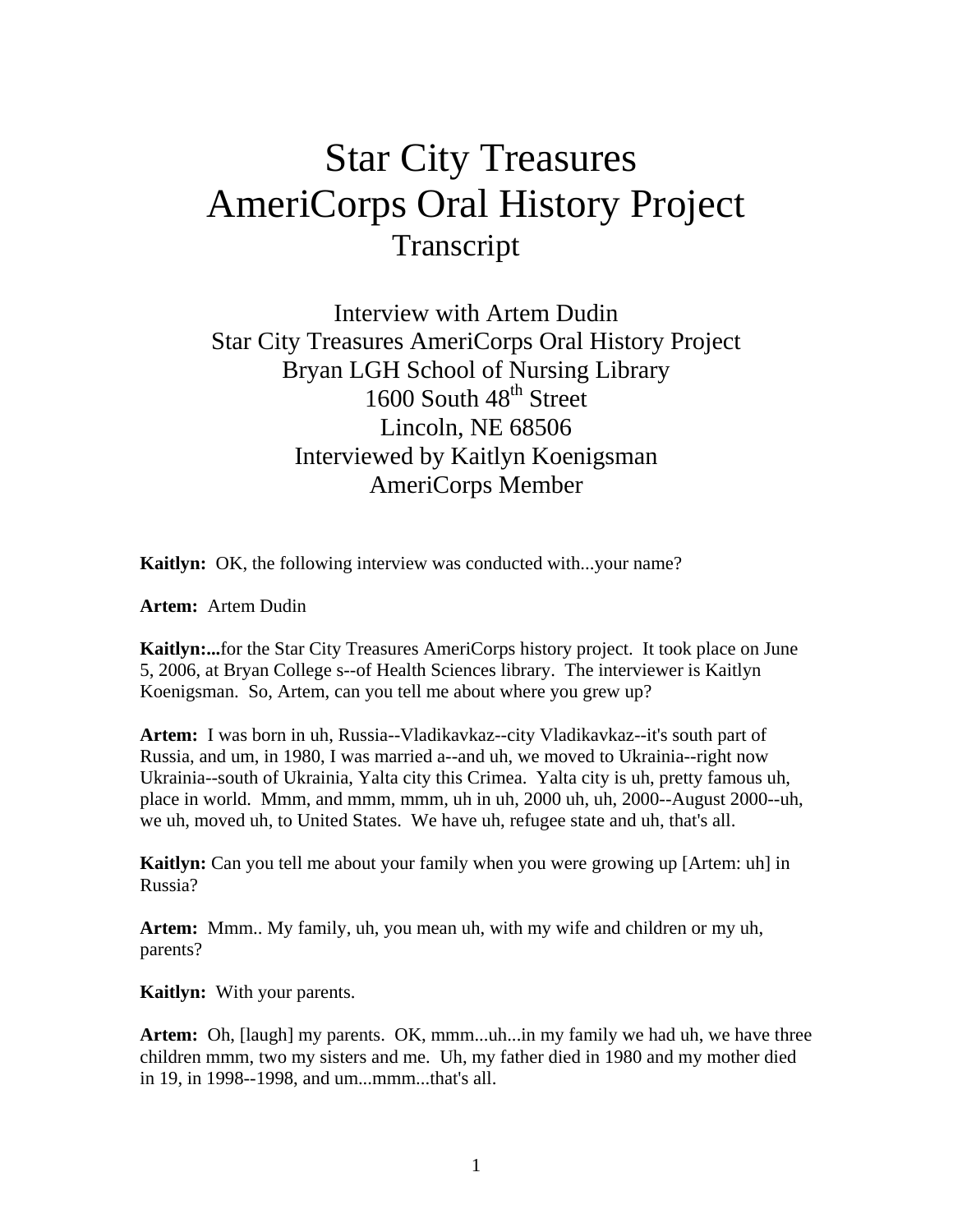**Kaitlyn:** Are you the oldest, or the youngest...?

**Artem:** Oh, I'm middle.

**Kaitlyn:** You're the middle [laugh].

**Artem:** [laugh] Middle, yeah.

**Kaitlyn:** OK, and what are your siblings' names?

**Artem:** Uh, you mean sisters?

**Kaitlyn:** Mmm hmm

**Artem:** Uh, my elder sister, she lives in California and the younger sister lives in California too...uh.... elder sister has uh, eh, her name is uh, Olga and uh...youngest sister, her name is, uh, Yelena.

**Kaitlyn:** Do they have families in California?

**Artem:** Umm, my sister, uh, had, mmm, uh, she--she is divorced and she had three-three children and uh--

**Kaitlyn:** Is this Olga?

**Artem:** Yeah, Olga, uh, her, uh, husband, uh, uh, they were divor--divorced in Russia because uh, that's uh, was mmm, her-her uh, husband didn't want to be believer and uh, he said uh, to [laugh] my sister uh, he doesn't want to--to believe Baptist.

**Kaitlyn:** So, a believer in what?

**Artem:** Uh, that's uh, uh, because uh, it uh, was a difficult situation in former Soviet Union um, uh, toward uh, believers. I mean, uh for example, are you a Christian?

**Kaitlyn:** Yes.

**Artem:** Do you go to church?

**Kaitlyn:** Yes.

**Artem:** What kind of church do you go?

**Kaitlyn:** An Evangelical Free Church.

Artem: Yes...good. And mmm, especially in uh, former Soviet Union uh, in Communist--mmm, it was Communist country uh, almost uh, all believers were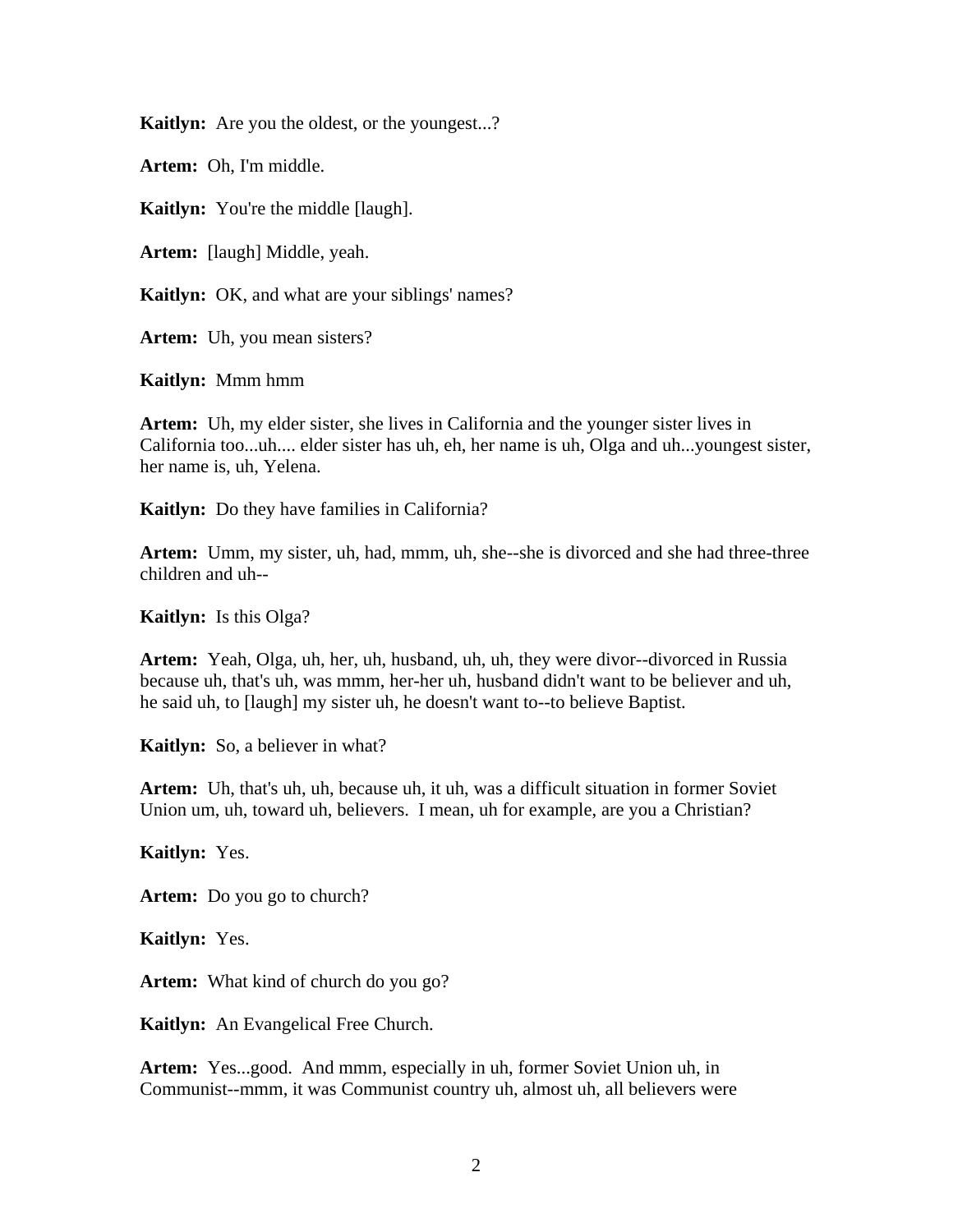persecuted and uh, it was difficult situation--this situation uh, destroyed family because uh, um...the...like uh, government said, we need to be without believers uh, former governm--government and uh, it influenced on all--a lot of families. For example, one uh, from husband or wife was uh, believer and uh, next side wasn't believer, it was uh, sometimes difficult because official pro--pro-official--uh, like newspapers, magazine, and everything was like uh, kind of---persecution and uh, it was difficult and um, uh, my uh, sister uh, came--uh, came to United States uh, with uh, her three children. Uh, she has mmm, son and two daughters--two daughters uh, right now uh, they--they are married and uh, my sister has uh, five grandchil--children and uh, her um, son, uh, he is younger, he has uh, only seventeen. He is student and uh, they--they--live over there and uh, they uh, like th--uh, like California, climate, mountains, a lot of flowers [laugh] but uh, huge traffic, huge traffic, it's mmm...I like Lincoln more because uh, traffic is [laugh] uh, more appropriate, and um...mmm...mmm...that's all.

**Kaitlyn:** So, your sisters went to California. Why did you choose Lincoln?

**Artem:** Ah, mmm, because um, uh, my sister er, uh, came to United States um, three years later than me and my family. I-I came to Cal--uh, to United States uh, arrived to Ukrai--United States with my family in 19, uh, 2000 and my sister came, uh, it was 2004- -2004, uh 4 years--2004. And mmm, uh, the reason that we choose--uh, we didn't choose--we just applied and uh, because uh, my uh, f--father-in-law and mother-in-law live here, uh, this my uh, wife's parents and they live here since 1995 and uh, they invite us and we arrived uh, here--if they lived uh, in California, I'm sure we were over there [laugh]--maybe in--but they uh...they were in Lincoln first and they are inviting. We came in Lincoln and six years we are here [laugh].

**Kaitlyn:** How many children do you have?

**Artem:** I have nine children.

**Kaitlyn:** And how old are they?

**Artem:** Elder, uh, my elder daughter is uh, uh, her name is Arlena. Uh, He is--uh, she is--uh, tw--twenty-four--twenty-four, and she is married and uh, uh, she has a daughter and she lives uh, with her family in uh, North Carolina.

**Kaitlyn:** That's, a lot of children [laugh]

Artem: N--not a lot of...[KK: no?] just uh, nine.

**Kaitlyn:** Just nine [laugh]. So, I wanna talk about your faith then. [AD: mmm hmm] - Are you a believer?

**Artem:** Yes um I--I got uh, uh, Christ in my heart. It was um, 1979. And--because my parents were believers--they were baptist and uh, before seven--uh, 19 uh, 79--I wasn't a believer. I was like, um, almost a lot of um--most of people--um, unbelievers, um, but,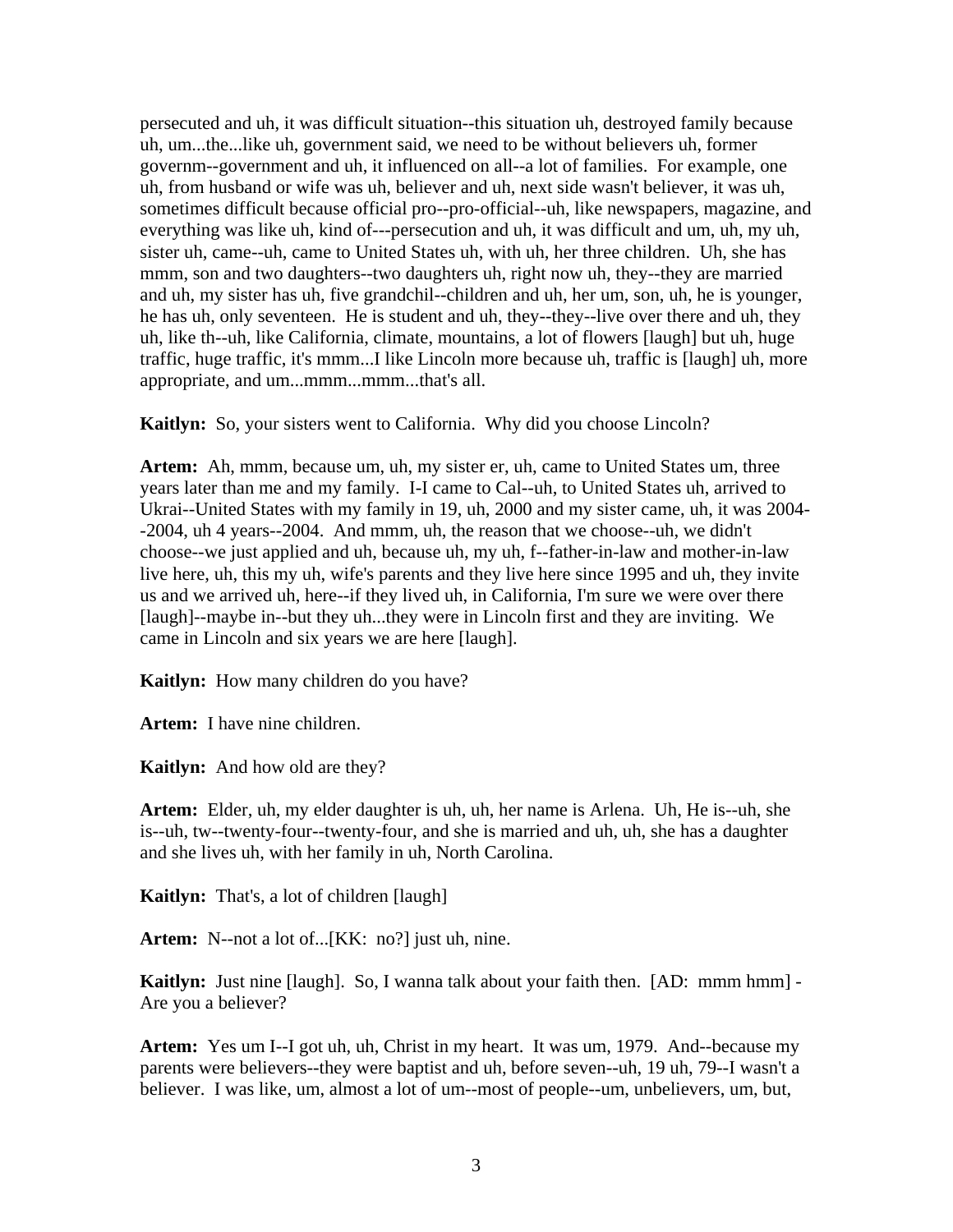praise the Lord, my parents prayed for me and when I had uh, twenty, uh three, I uh, received uh, Jesus Christ in my heart.

**Kaitlyn:** What was it like to be a Christian in Russia?

**Artem:** Mmm, uh, please say it again?

**Kaitlyn:** What was it like to be a Christian in Russia?

Artem: What do you mean, uh...?

**Kaitlyn:** What was it like for you? Was it difficult, er...?

**Artem:** The first time it was uh, difficult but I, it was, it uh, d--it wa--doesn't matter for me because I finished uh, medical uh, school over there and um, when I finished medical uh, school and uh, I started work, I mmm, after maybe mmm, two weeks when I uh, because uh, my uh, st--uh, like, uh, kind of uh, staffing--no this--personnel--like uh, they didn't know that I am believer and because they didn't ask me about that--after that when I started, they uh, saw I didn't drink, I didn't drink uh, alcohol, [laugh] I didn't smoke [laugh], I didn't uh, say dirty words and uh, they tr--tried to know what happened--why? [Laugh] And I say that I am believer, oh it's--it's begin after that, uh, uh, time of persecution because they tried to move out, uh---move me out from facility and uh, they suggest that you have to be out of our uh...mmm...of our community--of our society, because you are American uh, spy [laugh] sometimes...It's--it's-it's was uh, not just f--uh, with me, it's uh, almost, uh, a lo--uh, most of believers, they had persecution and problems so...I think, it's difficult to imagine for you uh, because I think a lot of American--especially youngest--uh, younger uh, teenager or young adults--they uh, uh, cannot imagine what this mean to be real Christian...what this mean because uh, this like, uh, familiar for the--them, a lot of churches over there, a lot of freedom, everybody can choose a--any church, it doesn't matter what, uh, uh, what kind of church--you can go one church, you can go another church...a--

**Kaitlyn:** This is in Lincoln? [AD: I--] You're talking about in Lincoln?

**Artem:** I mean in United States

#### **Kaitlyn:** Yeah

**Artem:** It's because it's freedom for believers, uh, to be believer and uh, in former Soviet Union it was difficult time because if--if, uh, for example, um, your boss knows you are believer and it was communist time before Soviet Union destroyed, uh, he invite you and uh, and, give you paper--gives you paper and please sign and you uh, you don't want to work here because you want to move in another city [laugh]. And, no I don't want--no, you--you need---you need--please write. [Laugh] It's uh--

**Kaitlyn:** What year did you move to the Ukraine?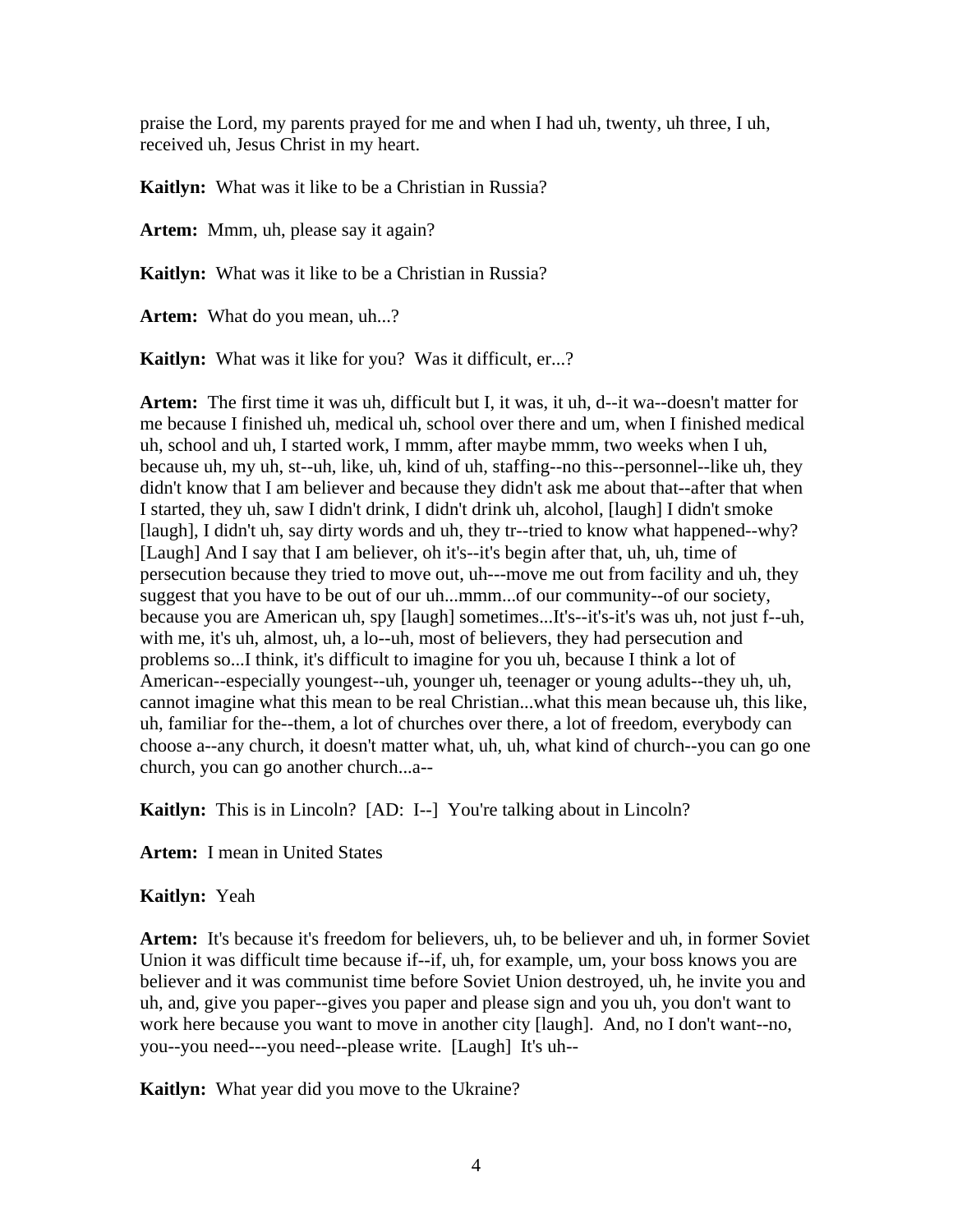**Artem:** Mmm, uh...when?

**Kaitlyn:** Yeah, what year?

**Artem:** Why?

**Kaitlyn:** What year?

**Artem:** Uh, what year, it was uh, let me see, it was uh, 1980. Uh, we uh, got married- we got married, and after three months uh, I moved to, uh, with my wife uh, with my...uh, we moved to Ukrainia, because I have uh, I--my uh, instructor, he's--he was professor from medical school--he didn't know that I am believer because I st-started to be believer after medical school and, uh, he, um, he liked me because I was hard student and he invite me uh, to work with him and I came [laugh]. But--but it uh, was a mmm, blessing for me, he wasn't uh, communist, he was a pretty smart man [laugh] because uh, her mother was a believer and uh, he said me, that's OK, that's no problem for me, [laugh] you can--it's your decision. It's your view. OK...

**Kaitlyn:** How did the situation change for Christians after [AD: uh] the fall of the Soviet Union?

**Artem:** Yeah, it's great change, it's bra--was really a great change and um, it--it's---it was uh, if you know history, it was uh, like uh, a kind of a very interesting time when Communist uh, Party uh, because Soviet Union was uh, co--communist country and when Soviet Union destroyed, after a few months, Communist Party started to be illegal party in--the for--in the Russia and Ukrainia [laugh] and all the crazy. Is kind of a situation for---crazy situation for a lot of uh, people who believes in uh, Marx, Engel's, Lenin...but, uh, after that, like, uh, because should be, uh, democracy--each party uh can- uh, can be uh, exist and—and uh, after that uh, this situation...right now it's uh, wonderful, wonderful, especially Ukrainia especially because I know Ukrainia situation better uh, because I have uh, I live--I have lived um, in uh, uh, Ukrainia--in Yalta--20 years before moving uh, in United States and uh, mmm...it was great change started uh, before Soviet Union destroyed maybe three--two--three years uh, since uh, 1988, it was a great celebration in uh...S--uh, former Soviet Union, uh, not uh, from government uh, s- uh, side but from people's side. I mean, if--if you know history, in 1988 it was 1,000 years then uh, Russia, became uh, to be a Christian country. Lots of it. It was great liberating, and it was uh, communist...

**Kaitlyn:** For 1,000 years it had not been a Christian country?

**Artem:** No, no, you mean, 1,000 years ago mmm, since uh, 1988, uh, Russia uh, became uh, began to be, uh, began to be, a Christian---began to be Christian country because uh, it was mmm uh, li--it was uh, Kiev. It was uh, uh, like uh ca--capital of uh, ancient Russia. It was uh, Kievskaya Rus'--it's like, in uh, Russian...and um, czar, mmm, kind of king of [clears throat] Kiev--Kievskaya Rus'--he decided oh, uh, my country must be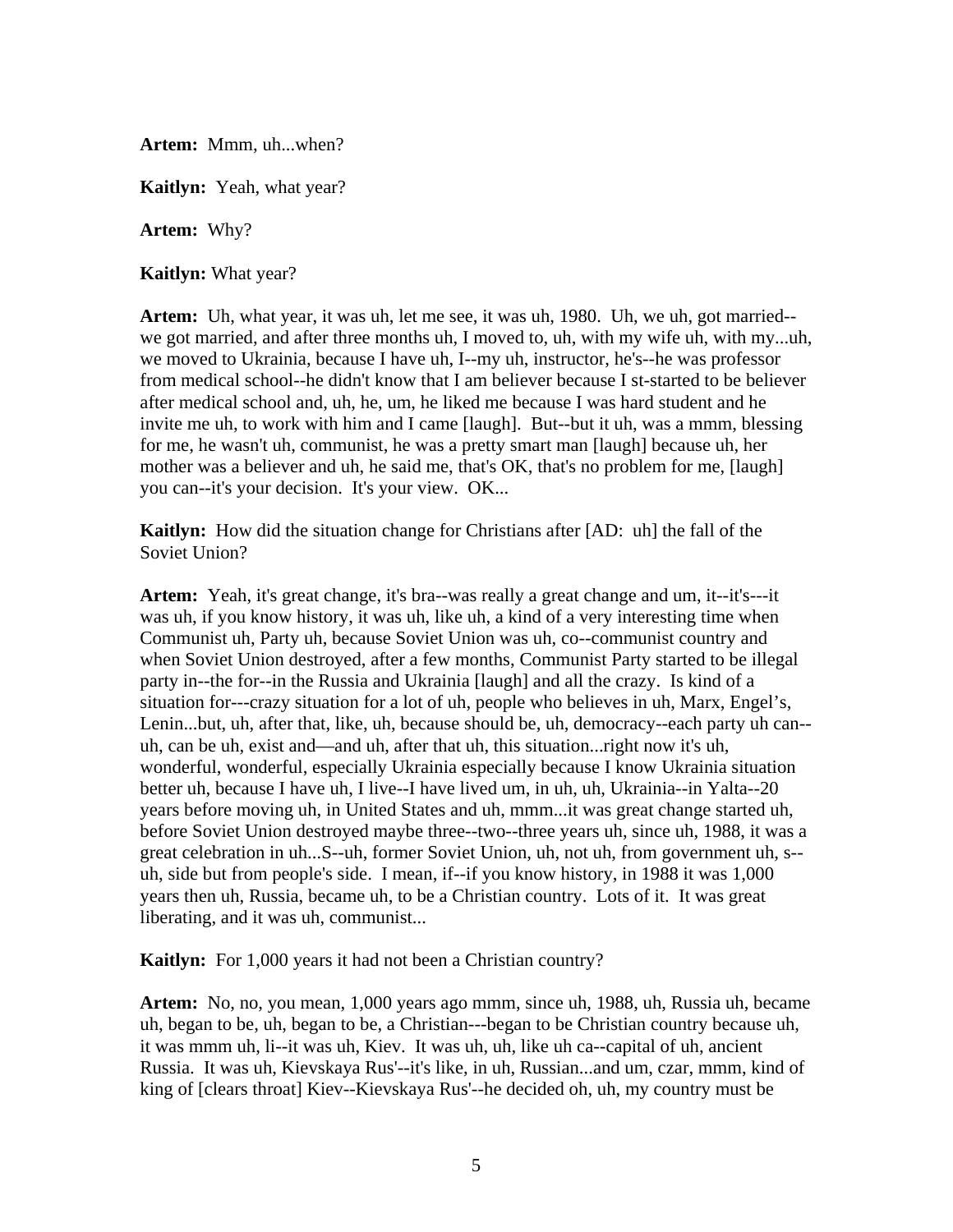Christian country...that's [laugh] that started. S--so, good uh, celebrating and I remember it was [clears throat] first time [clears throat] in my memory--in my life when--uh, uh, our church uh, went to mmm...center of Yalta and it was uh, like uh, uh, sea coast and because uh Yalta is very uh, nice uh, city and uh, there is umm--there are a lot of wonderful places and a lot of uh, thousand--a thousand people c--uh, uh, comes uh, come uh, to Yalta for rest uh, because uh, great uh, climate--great kind of California, yes, and uh, [clears throat] uh, very uh, uh, and danger uh, sea--no any danger shark, you can uh, swim maybe one day uh, maybe through all sea but uh, never-nnnnever shark, uh, isn't- never is uh, like kind of uh, shark--danger. And uh, uh, it was uh, first time uh, when our church we--went umm, to this mmm, uh, center of city and we had great meeting in the street. With uh, dynamic, dynamic, you mean for loudly voice and we uh, had sung uh Christian song and we uh h--had s--uh, spoken about Jesus Christ with uh, thousands people. It was great uh, meeting and it was uh, a kind because it was a one thousand years uh when Russian in--uh, invited uh, like uh, began, uh, to be Christian country and um, since uh, 1988, it's uh, we had, uh, seen this uh, uh...umm...like uh, movement toward more and more freedom but uh, uh, finally, uh, the freedom came and Soviet Union destroyed. It's uh, it's--it is--I--I--think uh, it's um, uh, I--I uh, actually uh...people change--a lot of people change uh...for example, they were uh, communist before destroy--Soviet Union destroyed, when Soviet Union destroyed a lot of people uh, change, uh, their mind, uh, change uh, their uh, maybe names, I mean like names, l--uh, he was a Communist, right now he is not a Communist, he is Democrat, or maybe a Republicans or maybe anything else but uh, it's uh, very important to change uh, mind uh, uh, I think it uh, a process it's is going and I think uh, never--it's my opinion--never a communist time uh, return to--[laugh] to Russia and Ukraine. Never...[laugh]

**Kaitlyn:** So, why did you choose to leave Russia in 2000 and come to the United States?

**Artem:** Mmm, I lived uh, Ukrainia, not Russia.

**Kaitlyn:** Oh yeah, in Ukraine, sorry. [AD: Ukraine, yeah]

**Artem:** Um, because mmm, uh, because we arrived uh, like uh, as umm, refuge. We had persecute and when um, my wife's parents and her relatives uh, moved to United States and they uh--we had uh, conversation by phone a lot of times and letters and they uh, uh, invited us say, l--let's go come to United States uh, U--United States because we li--uh, we see because it was uh, really diculo--difficult time and uh, it's continued to--to be difficult for example, for economical reason and--and like, um, kind of uh, um...mostly uh, most important economical reason and um, uh, they said us it's uh, um, we can uh, apply to um, to move to United States as re--refuge because uh, in former Soviet Union we had a lot of persecutions and we applied and we um, we have gotten um, like invitation from uh, government of United States to come to move to United States and we did it.

**Kaitlyn:** So, in the Ukraine in 2000, was there persecution of Christians then?

**Artem:** No, no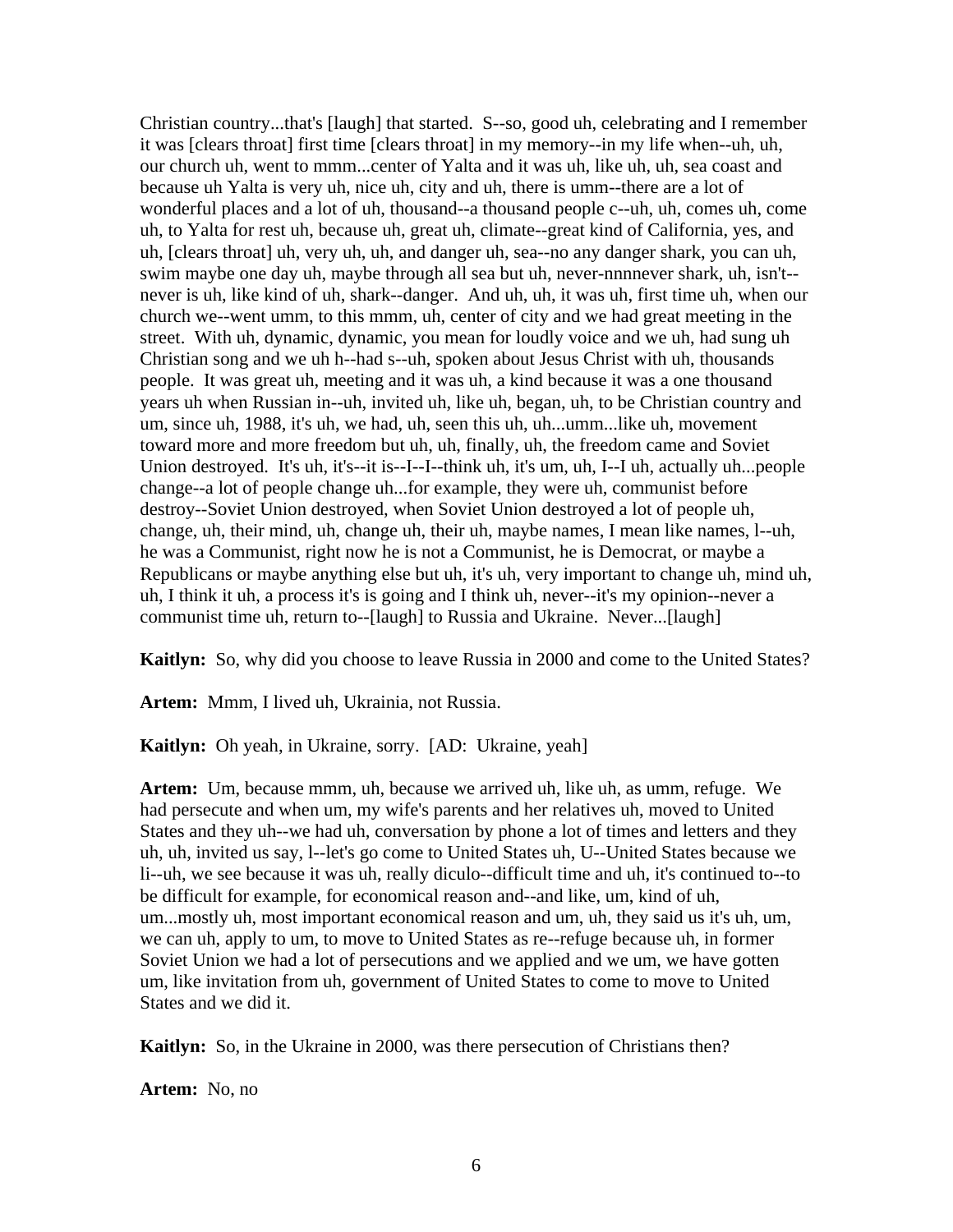#### Kaitl**yn:** No

Ar**tem:** No, it's uh, it's um, I-- [laugh] it's a very interesting uh, situation because officially no. Officially no. But you can imagine uh, a lot of uh, government people- local government maybe uh, like uh, area government, maybe city government, maybe Republican government, they were uh, Communist and they change their name, not Communist--Democrat, but their attitude--a lot of people had uh, previous attitude and um, it was so clear [laugh] it was so clear and uh, we had uh, a lot of troubles. We did.

**Kaitlyn:** Mmm--can you tell me about some of the trouble you had?

**Artem:** Um, what time you mean? Uh, when, for example, before Soviet Union destroy or after Soviet Union destroy? What time is it?

### **Kaitlyn:** In the Ukraine

**Artem:** In Ukraine? Mmm..This like, uh, maybe not official, but if for example, if you want to have mmm, for example, mmm, it was mmm, it was early in 1995 in 95, before 95 m-maybe, for example, if you want, for example, to make career in your job, you couldn't sometimes do it because mmm, uh, government for example, local government, uh, or maybe another government, they had uh, their people for that place, and, for example, mmm, it was, mmm, it was--it was sometimes it difficult to explain exactly because it was not like official uh, like uh, for example, before Soviet Union destroyed but it's kind of attitude--kind of uh, mmm, I think like any fellowships...uh, it's um...I uh, but we had a lot of uh, freedom--a lot of freedom, it's uh, nobody, uh, nobody is uh, cou- uh, could say, don't go to church or, why do uh, why do you pray? Nobody, nobody. And um, we had a possibility to--to preach on the street. To preach in, uh, di--different schools. It was...and I think in this case uh, we had sometimes more freedom than in the United States because in public schools it is mmm, uh, prohibited--uh, pr--prohibited to uh...to speak about uh, Christ. I doubt. I had a meeting with uh, my uh, um--my uh, daugh--uh---children--it was gr--uh, gradu, gr--graduated last year from high school here. And uh--

## **Kaitlyn:** Which high school?

**Artem:** Uh, Northeast. And I had a conversation with uh, one teacher and he said me uh, it's um, not good situation with uh, spiritual condition in uh, our public school because uh, forty years ago--maybe around forty years ago--we could uh, speak about Bible, we had Bible classes, right now we prohibit--it's prohibit. And uh, in this case I see um, in Ukrainia right now more freedom-- [laugh] freedom than United States. And my uh, main uh, problem--main reason to move in uh--in uh, to southern, it was economical because mmm, and uh, for example, um, we didn't like uh, we didn't like that everybody from um, uh, children uh, so-our sons uh, must be in army. For example, in the Uni--in Ukrainia, in Russia, uh, [clears throat] because it was like for every uh, teenager, if you have 18, you must go to army but uh, according our beliefs um, my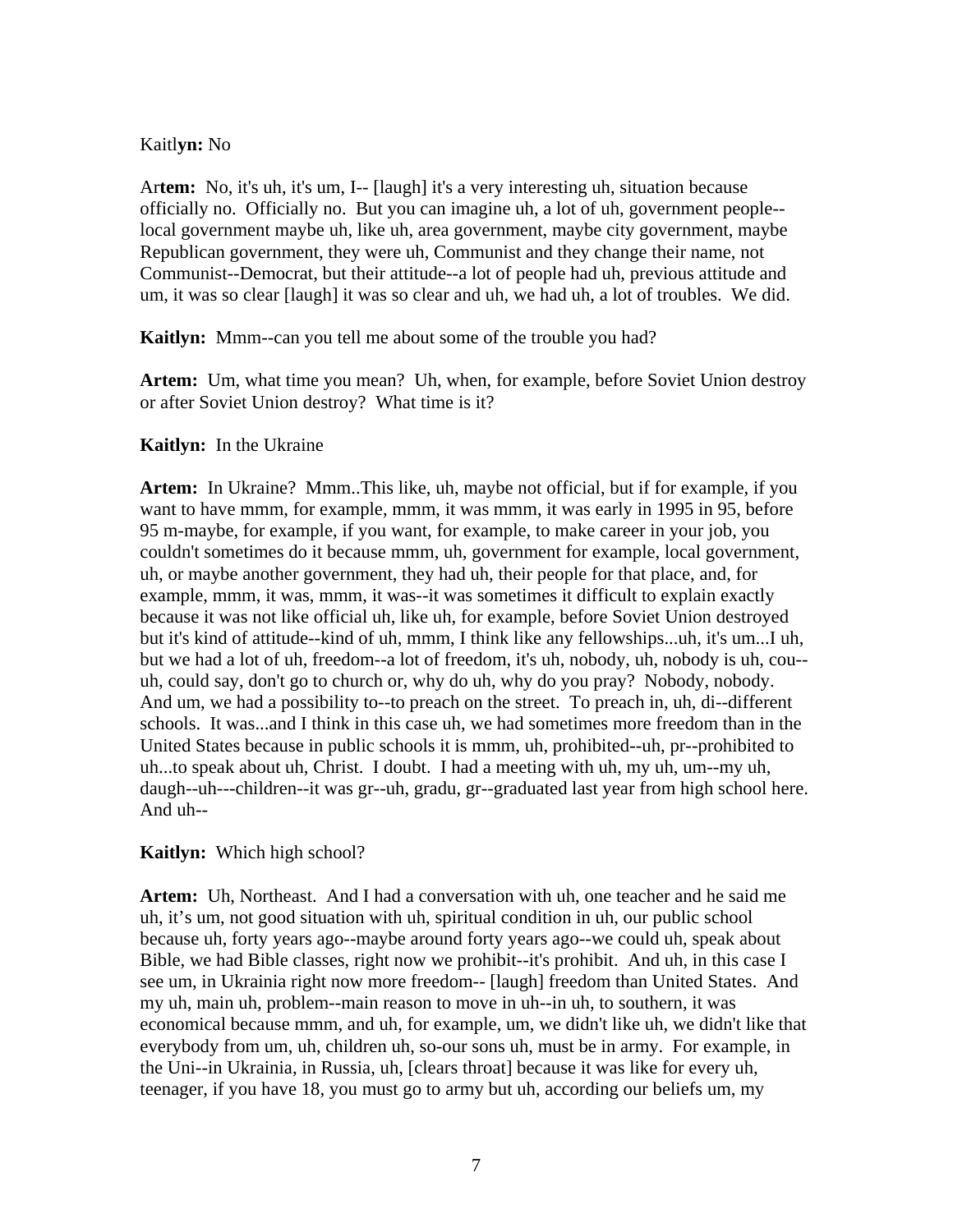children, they're--they're Christian--they don't want to kill be--because it's against their beliefs and uh, it was, and uh, we didn't want that our son, for example, go to army and have any troubles according this uh, case and uh, I--I ice in United States situation, if you want go to army you can go please. If you don't want, please. It's your decision. I think it should be so everywhere because it's uh, decision uh, for everybody to go to army or to mmm--d--don't go.

**Kaitlyn:** Um, can you tell me about what you're doing in Lincoln right now? [AD: hmm] Are you working, going to school? [AD: mmm] Tell me about this aspect [AD: uh huh] of your life.

Artem: Right now I am student, uh...

**Kaitlyn:** And where are you a student?

**Artem:** Uh, in uh, Bryan College of Health Science and I had the classes in Southeast, mmm, I had, uh--last semester--I had 14 credit hours. It was uh, not easy for me [laugh] and uh--

**Kaitlyn:** Why was it difficult?

**Artem:** Uh, why difficult--because I am not teenager righ-- [clears throat] right now [laugh] um, [clears throat] uh, and I need uh, mmm, I have uh, youngest uh, fam--and I need to, keep attention for my family, for my children, to uh, to do everything for family and uh, I'm going after uh, this uh, semester uh, I'm looking for part time job because I'm going to continue my education to graduate two--two thousand eight and I applied a lot of time in Bryan uh, because I--I--I like Bryan and I like to get part time job here uh, because I uh, worked at Madonna, during--I--I had worked at Madonna during three year and three months uh, as uh, certified nursing assistant and I have great experience in this case and I'm going to continue to st--during my study to work part ti--part time as um, a certified nursing assistant and right now I am looking for part time job and uh, I need to find uh, mmm, uh, a midnight shift right now uh, because uh, I had classes uh, morning time, I have evening time and only night time is a possible to work [laugh] uh, right now this my um concern about to find appropriate job uh, to connect my uh, my study and uh, the living uh, for my family.

**Kaitlyn:** So, you were a doctor in [Artem: yes] Russia [Artem: mmm] and the Ukraine? What is it like to be a nursing student here? What's been easy, what's been difficult for you?

**Artem:** Mmm, um, mmm, I like m--medical field because it's my life uh, I work at uh, as uh, a medical doctor in Russia and Ukrainia uh, around uh, 22 years and I worked as uh, a nur--a registered nurse in Russia I--uh, three years and I worked uh, as a nursing assistant uh, two years um, then I started to be student, I went to be hospital kind of nursing assistant after that uh, kind of registered nurse and after that I started to work as a physician--a medical doctor. And um, this uh, sometimes difficult uh, here because uh, I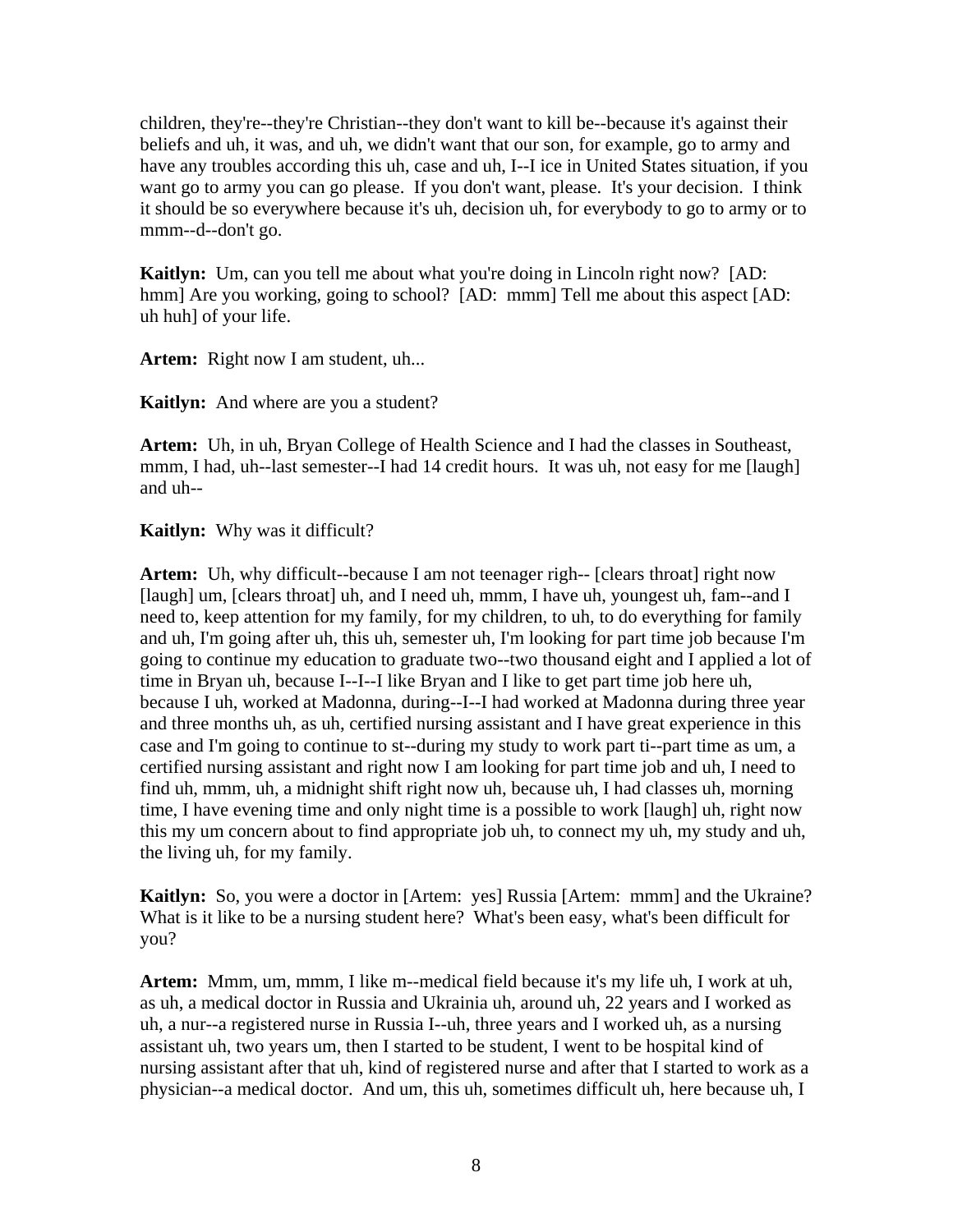need to have uh, attention for my family. I am responsible uh, not for just me, kind o- like for example, you--you have great mother, you have great support, you have no, [clears throat] right now family, and you can uh, for example, take uh, all attention for your study and [laugh] uh, for me it was uh, not possible like this but it's--praise the Lord, uh, uh, praise the Lord, uh, I had uh, great support from my family, I had great support from um, college instructors, I had great support from uh, government here because I had um, a lot of uh, good people who help me to find appropriate home, to mmm, find appropriate time [clears throat] to have tutoring here. I think it's a blessing for me and um, I am going to finish and to work uh, as a registered nurse uh, and I'm uh I thi----I think uh, if uh, Lord Jesus bless me, uh, in future time, I will uh, I can work uh, as a physician too. I will see. And uh, it depends uh, um, how I mmm, because uh, it's uh, difficult to say uh, exactly because uh, I have right now not uh, seventeen, just um, it's um...I will see [laugh].

**Kaitlyn:** Well, your family seems very important to you. Is it also important to you that they remember the culture from Russia--that they remember Russian language, or the culture in the Ukraine?

**Artem:** Mmm hmmm...mmm hmm

**Kaitlyn:** And how do you choose--do you speak Russian at home or English at home...?

**Artem:** Yes, we uh, we speak uh, Russian at home because uh, we want uh, our children ummmm, have to uh, have two language, uh--Russian and uh, English and uh, I encourage my children to teach uh, third uh, language. For example, my daughter studies uh, in school uh, Spanish too, and I think uh, it's my dream, for example, to have at least um, three or four languages, and it w--will be great for every body and uh, it's very important to uh--when children grow up--to uh, speak with native language with them, uh, and um, because they had a lot of time in school and they can uh, s--uh, teach uh, American English um, in school, and um, uh, I think it is uh, for everybody family should be uh...family should be very important. It's uh, ev--it's uh, I think it's uh regular, usually it's normal to have uh--keep attention first of all, uh, family, children, because, you know, it's uh, time is difficult, the world is difficult. Hmm.

**Kaitlyn:** Yes. Are there any family traditions that you still keep doing that are from Russia and the Ukraine that you grew up with that are important for you to keep for your culture?

**Artem:** N--uh, I think it's uh, it's a very interesting moment in uh, for example in the United States sometimes um uh, the very--this statement uh, another culture, another culture, another culture, [laugh], it's uh-- [clears throat] for e--for me--for example, [clears throat] you can see uh, we have uh---are you Christian? I'm a Christian too. It's my opinion. It's uh--but it's not mi--just mine but I'm sure in this case. Uh, do you have Bible--Holy Bible at home?

**Kaitlyn:** Yes.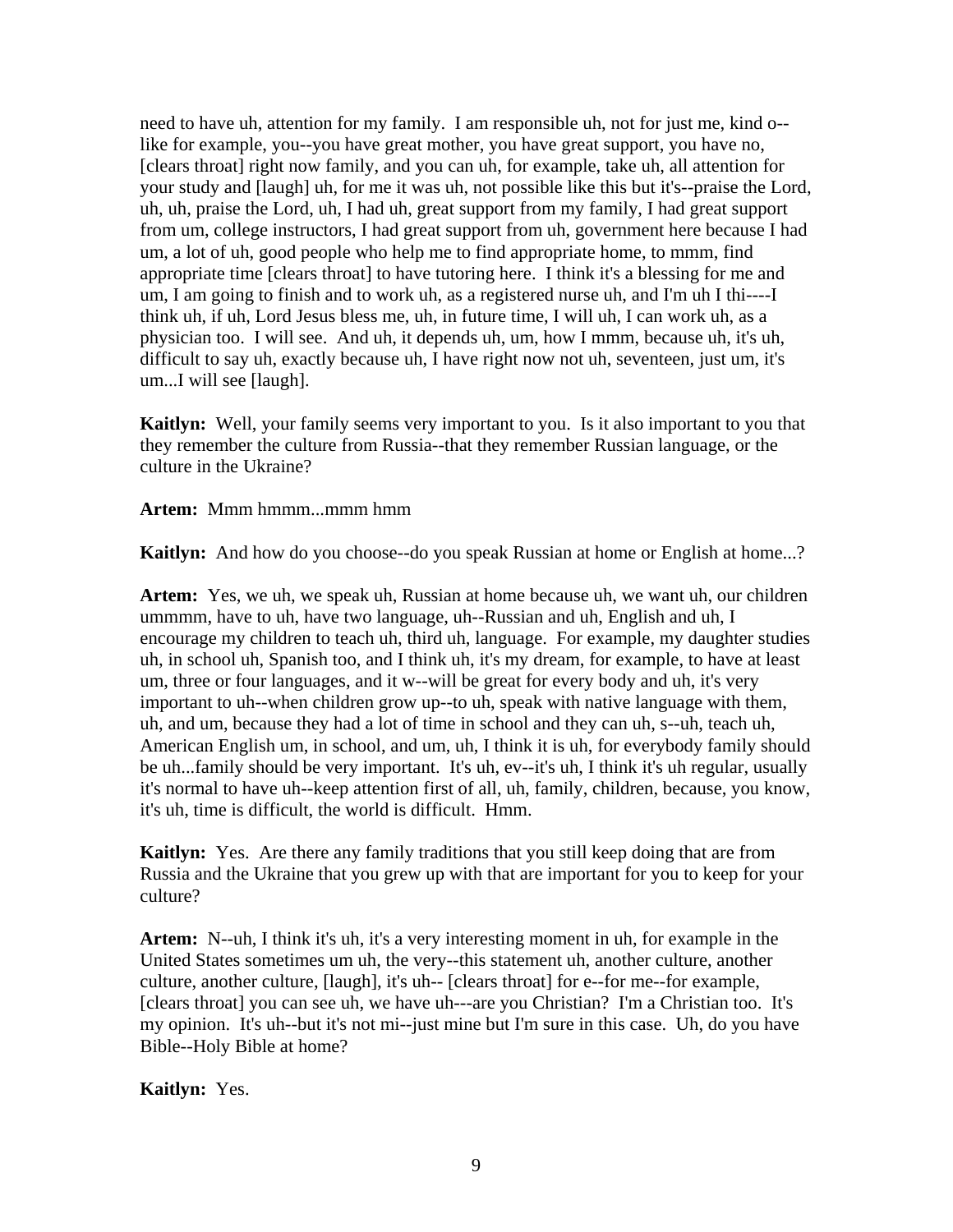**Artem:** I have Bi--uh, Holy Bible at home. The same Bible. Same Bible. And there is no American culture and Russian culture in Bible. There is Christian culture. [Pause] What's problem [AD & KK: laugh] for everybody? But uh, in this--in this case, pagan culture from America, pagan culture from Russia, pagan culture from uh--you mea- know what this mean pagan?

**Kaitlyn:** Yes.

**Artem:** It's people who uh, did--didn't know uh didn't invite uh, Christ into his heart.

**Kaitlyn:** So you mean non-Christians?

**Artem:** Non-Christians. Yes. It's pagan culture. Uh, influence on these--our interpretation Holy Bible. For example, a lot of uh, Bible statement uh, Holy Spirit wrote, you have--you must do this way. You have to have this, you don't uh, need to do this and sometimes, interpretation--oh, it was old time; it was Greek culture; it was Jewish culture; [clears throat] but uh, if y--if we believe to Jesus Christ...For example, how it's possible uh, Christian smokes? Can you imagine Jesus smoke? It's st--it's a stupid situation. It's not possible.

**Kaitlyn:** So you use the Bible to create a good environment for your children [AD: yes] and to choose [AD: yes]--be able to choose [AD: yes] what is right in a culture and what is wrong in a culture?

**Artem:** Yes, for example, for example, you have um, you have in um, I mean uh, it's not just my opinion, a lot of people because um, uh, we can be th--thankful to God and we can be thankful to uh, believers before us to--uh, old Christian time because strong--just according um, [clears throat] uh, according their strong faith, we have this situation- freedom--everything--blessing, because uh, for example, uh, two hundred years ago- around two hundred years ago--when America, uh, United States uh, um...choose uh, like uh, to be--to be like freedom country from uh, Great Britain and uh, in uh, I--I saw it's not uh, my opinion it's every can--everybody can confirm, God bless Ameri--blessed America because America--United States--began uh, they uh, to build uh, this society on Bible's precepts. It's clear like days and if we uh, right now, a lot of people--it was uh, old time, right now we need to change our mind, our culture, and uh, a lot of Christian should uh, it's not uh--it's not terrible to smoke, it's not terrible and uh, some churches for example, in Massachusetts and some churches in California uh, this uh, uh, homosexuals uh, marriage--it's crazy situation. It--this situation destroy United States if it will be not stop. We have some examples in Holy Bible--in history. Sodom and Gomorra. And uh, uh, now it's--no let's uh, don't touch them uh, that is their decision--they want to be and uh, interesting situation a lot of uh, time we can see--we can hear--non-traditional marriage or traditional marriage. Its--its not correct uh, uh, name. It's normal marriage or abnormal marriage. It's not traditional or u-- [laugh] untraditional. It's normal or crazy a--and it's maybe--it's not my opinion because it's uh, in Holy Bible principles.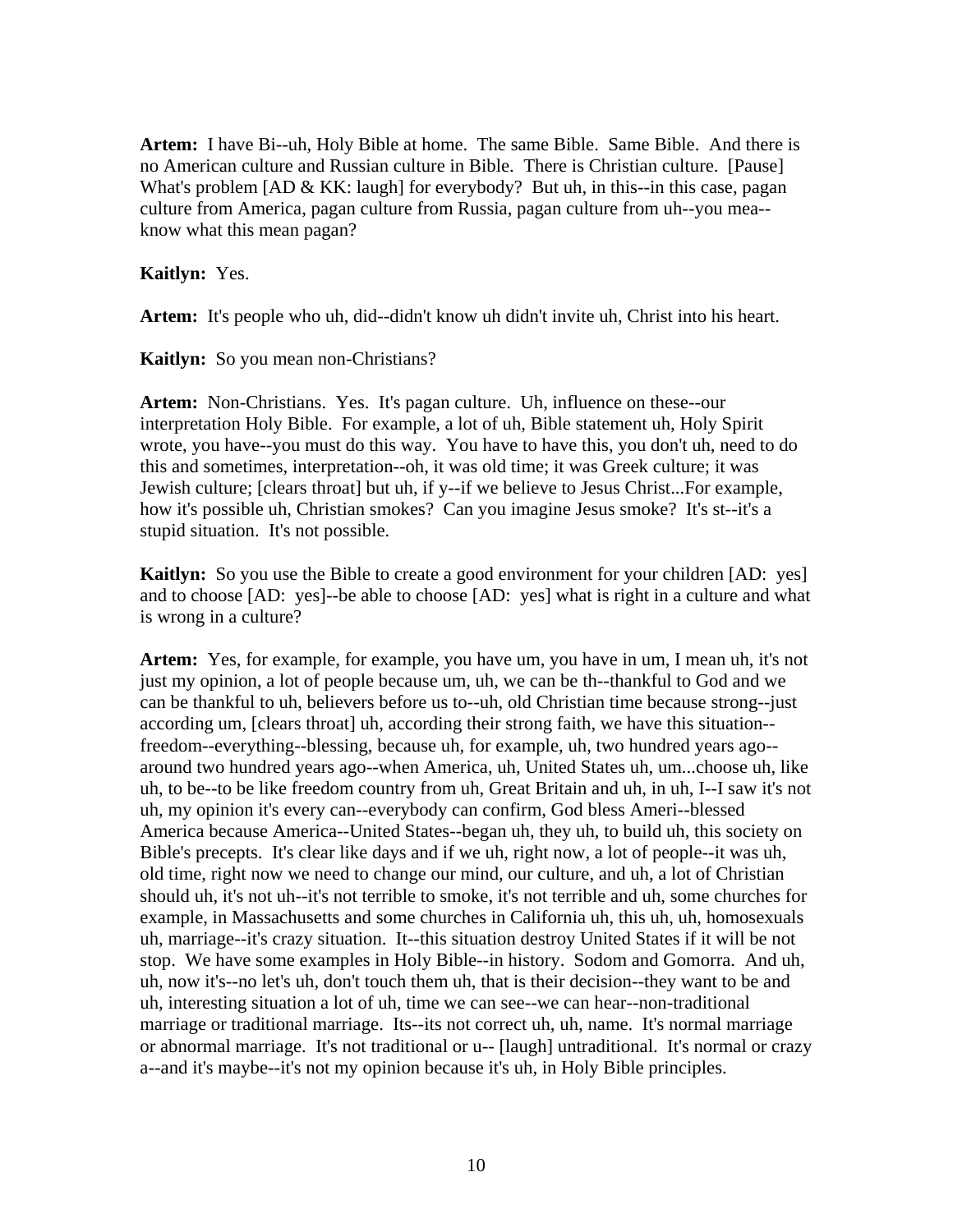**Kaitlyn:** So, you use the Bible to create your opinions [Artem: yes] and, [Artem: yes, I think--] you use that for your family.

**Artem:** If--if I believe to Jesus Christ, if uh, I uh, see Jesus is my Lord, I need to mmm, to--to listen him.

**Kaitlyn:** Do you go to a Russian church here in Lincoln? [AD: Yes, we have--yes] Do people s--everybody speaks Russian?

**Artem:** Mmm hmm.

**Kaitlyn:** Do you feel that it's important to have the support of the Russian community here [AD: yes, it is] in Lincoln? [AD: yes, yeah] Other Russians? And how do you feel the support in Lincoln has been as a community for you as an immigrant coming to Lincoln? [AD: mmm] Do you feel that you have a good support system here?

**Artem:** Yes, yes, it, uh, because, yeah, it's very important to uh, have like, kind of uh, um, I think it is uh, for example, not just this uh, situation from Russian immigrant, I think Mexican people has uh, their community, maybe any black people have uh, their community, it's uh, mmm, very helpful to uh, start a new life. I have a lot of friends from uh, American uh, churches and I like to be in American church and--and if I see the church, mmm, don't bless uh, homosexual [laugh] and or if I, for example, if I come uh, to a uh, church and I see pastor smoke after uh, service, I never be over there again [laugh]. Yes, uh [laugh]

**Kaitlyn:** So, how do you--how did you learn English and how do you keep up on your English?

**Artem:** It's uh, main idea to mmm, have um, fellowship with uh, America--American speakers. It's main idea.

**Kaitlyn:** Did you know English before you came [AD: uh, it was] to the U.S.?

**Artem:** It was British English. There is difficult uh, thi--um, a lot of uh, differences and uh, I know uh, British English uh, people say that American English is broken English [laugh]. But I--I like--right now I like more American uh, pronunciation--American o's- and so...uh...and I like American uh, English uh, more because mmm, for me it's um, more like uh, mmm...good pronu--more good pronunciation than uh...[laugh]

**Kaitlyn:** You're used to it now?

**Artem:** Yes, that's right.

**Kaitlyn:** Yes.